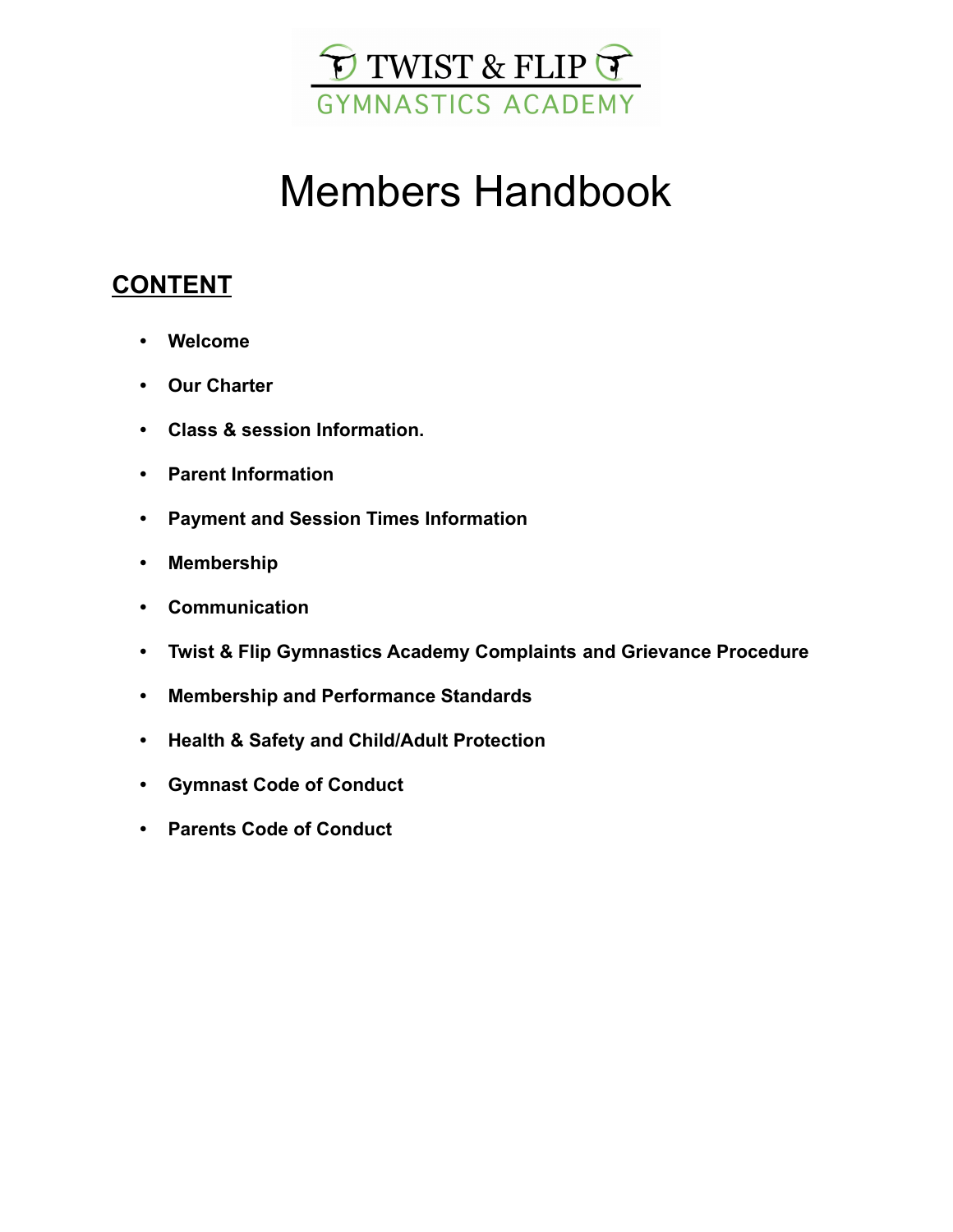

### **1. Welcome to Our Academy**

*Welcome to Twist & Flip Gymnastics Academy. We aim to enhance your child's development right through from eight weeks old to adulthood. Most importantly, we hope to offer maximum enjoyment of gymnastics whilst at our Academy by giving everyone a chance to participate, regardless of ability.*

### *Nicky Nicol*

### **About Us**

Twist & Flip Gymnastics Academy was founded in September 2011 by Nicky Nicol, an ex Regional & National gymnast who started Gymnastics at the age of 5 in Yorkshire. After working alongside Beth Tweddle's Total Gymnastics Academy coaches at Cleethorpes Leisure Centre back in 2010 and having spoken with them about the lack of provision for the sport within the area. Nicky's idea was to start small, running out of school clubs, trying to give more children a taste of the sport. Nicky is a strong believer that every child should get the opportunity to try gymnastics, particularly as the values and skills learned can transfer over to other sports as well, including dancing, football and martial arts. With the support of her husband Mark, and son, Jack, Twist & Flip was launched!

Our qualified and experienced coaches provide gymnastics classes from Monday to Saturday in Twist & Flip Centre as well as delivering PE lessons and out of school clubs in the local Primary schools. We have a range of options to suit different styles, ages and abilities including parent and toddler sessions, disability gymnastics and more.

We also provide gymnastics as part of the physical education curriculum at many local primary and secondary schools, and are involved in providing sessions for local gifted and talented children, specialised disability groups and we provide a venue for inter school competitions. We also offer opportunities for gymnasts to represent the club in local, regional and national competitions.

We are enormously proud that our Academy is the only local Academy to have been awarded the Gym Mark accreditation, which means that it is recognised by British Gymnastics and their associate partners as a safe, effective and child friendly club. We worked extremely hard to gain this accreditation and will continue to implement these practices.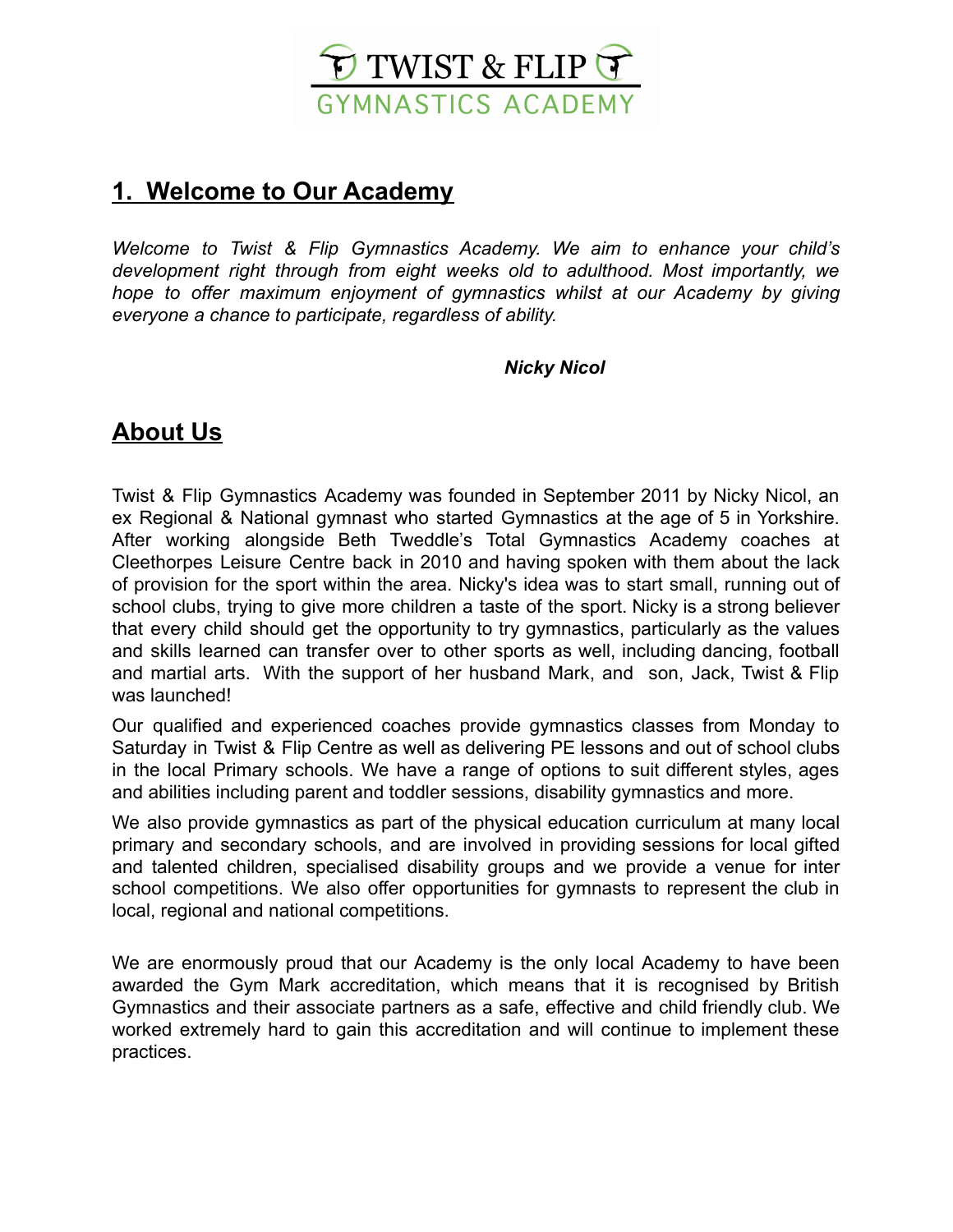

### **2. Twist & Flip Charter**

Teamwork - Divides the task and multiplies the success.

Communication – Clear communication provides clarity in your training.

Go the extra mile – Making the extra effort to succeed.

Improve – Focus on what you can control and don't worry about what you can't control.

Pride – The more you sweat in training, the less you bleed in combat.

Develop Confidence – "Each time we face our fears we gain strength, courage and confidence in the doing "Theodore Roosevelt".

Standards – Always strive to be the best you, YOU can be.

Expectations – Accept your strengths and add more.

Efficiency – What counts is not the number of hours you work, but the energy you put into those hours.

Service Standards – Fulfill your potential and help others around you to fulfill theirs.

Performance – If you are only feeling 50% try and give 100% of that 50%.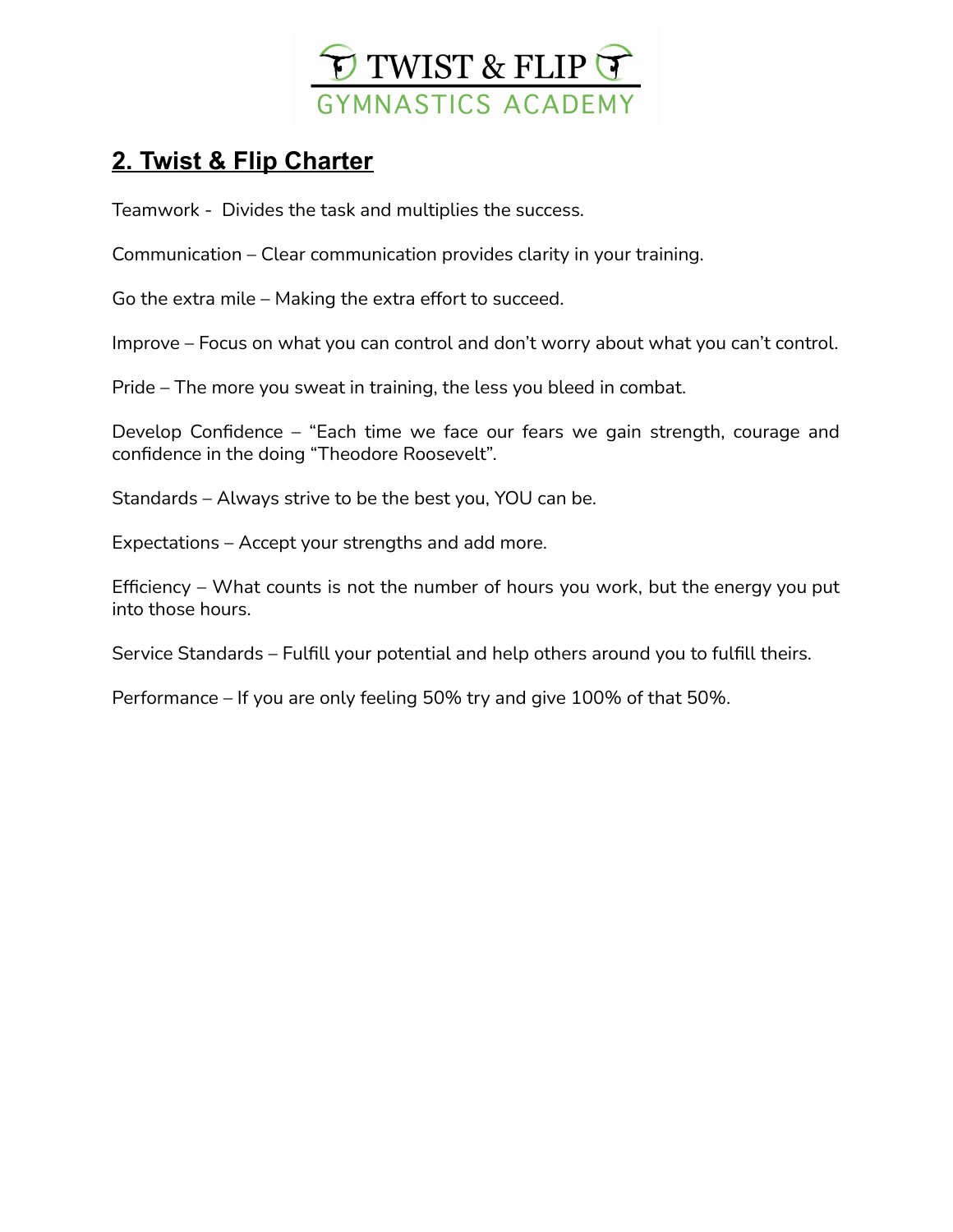

### **3. Class and Session Information**

Parents of gymnasts are not required to stay on site after their initial settling in sessions. The only exception to this is the CopyCats parent and child sessions where parents/grandparents or guardians are permitted to accompany each child.

Parents/guardians are asked to ensure that their child has been to the toilet prior to the session start to avoid disruptions and thus ensure each child benefits from a full session. During sessions, gymnasts under the age of eleven will always be taken to the toilet by a DBS checked member of staff. Children aged eleven and over must seek a coach's permission, and this will be granted if the child is deemed responsible enough to leave the session alone. Otherwise, a DBS checked member of staff will accompany the gymnast.

Outdoor clothing must be left in the individual shoe boxes we have on site. Please keep personal belongings brought into the centre to a minimum as space in these boxes is limited. Children train in bare feet , however we recommend they come with sliders or crocs so that trips to the toilet or moving around the centre can be done quickly and with ease. **Shoes are not permitted on the equipment.** They will be removed at the start of each session and kept in their shoe boxes.

Jewelry is not permitted during sessions. We allow plasters to cover new piercings for the **first six weeks only**. After this point, gymnasts wearing earrings will not be covered by their Gymnastics insurance in the case of accidents. Due to legislative restrictions, we cannot apply plasters, therefore gymnasts must arrive at each session with any necessary covering in place.If they do not have them covered or removed they will be unable to take part.

### **4. Parent Information**

Once your child starts with the Academy it is policy that parents register their child on our website <https://twistandflip.co.uk/update-your-details/> This ensures we have correct information if we need to contact you in an emergency and also lets us know about any Medical issues we need to be aware of as well as taking your Consent for Photography. It is the parents responsibility to keep these details up to date.

### **Clothing and Footwear**

All gymnasts must work in bare feet; however, we do ask gymnasts to come into the gymnastic centre wearing their shoes and socks which can be removed and placed in the allocated storage area. Footwear must be easy to take on and off as they will need to move from upstairs to downstairs during sessions as well as toilet breaks. Gymnasts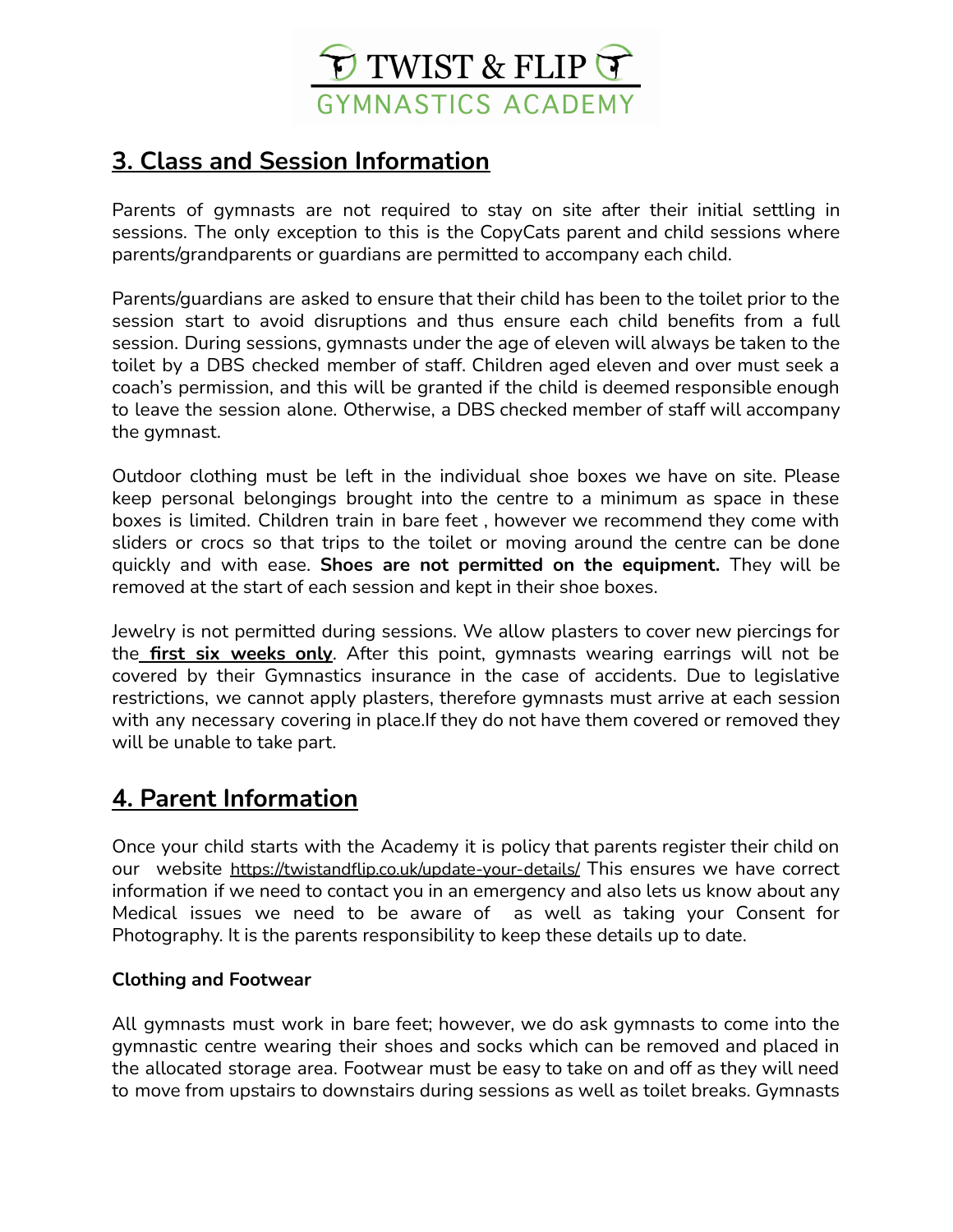

must wear suitable clothing such as a leotard or shorts/leggings and a T-shirt. **No crop tops** are allowed due to health & safety.

#### **Valuables and Personal Property**

Please be aware that as an Academy we cannot be held responsible for any valuables that are brought to the session. If you would like us to look after anything valuable, please hand it into reception.

#### **Mobile Phones**

Mobile phones/ electronic devices. Where possible should be left at home, if needed they must be kept in bags during training sessions and should not be accessed. Children should not be taking or sharing photos/ videos on social media or with others. Children found breaking this rule may be asked to leave the academy. If a child is expecting an important call during a session please advise the coach upon drop off we will make sure the device in question is accessible ONLY for this reason.

### **Dropping Off and Collection of Your Child**

Punctuality is the responsibility of parents and guardians. If your child is dropped off on the street and not brought to the centre, please do not be offended when we call you. They are not our responsibility until your child enters the centre for their session. It is the parent's responsibility to walk their child to the building and wait until your child's session has been called before leaving the premises. If your child is being picked up by someone the staff do not know please make sure you inform us who this will be. **No** child will be allowed to leave the academy without a parent, if your child walks home then written permission from their parent is required.

Children under the age of eleven will not be allowed to leave the session without a parent or guardian's collection. Children aged eleven and above may leave the session alone upon prior agreement with a coach. This agreement must be made in writing.

When waiting for your children at the end of the session please make sure to stay within close proximity of the doors. We do not want parents standing at the kerb and children rushing out to meet them so close to the road. When you see your child ready to leave please step forward to collect them safely. Our primary concern is the safety of your children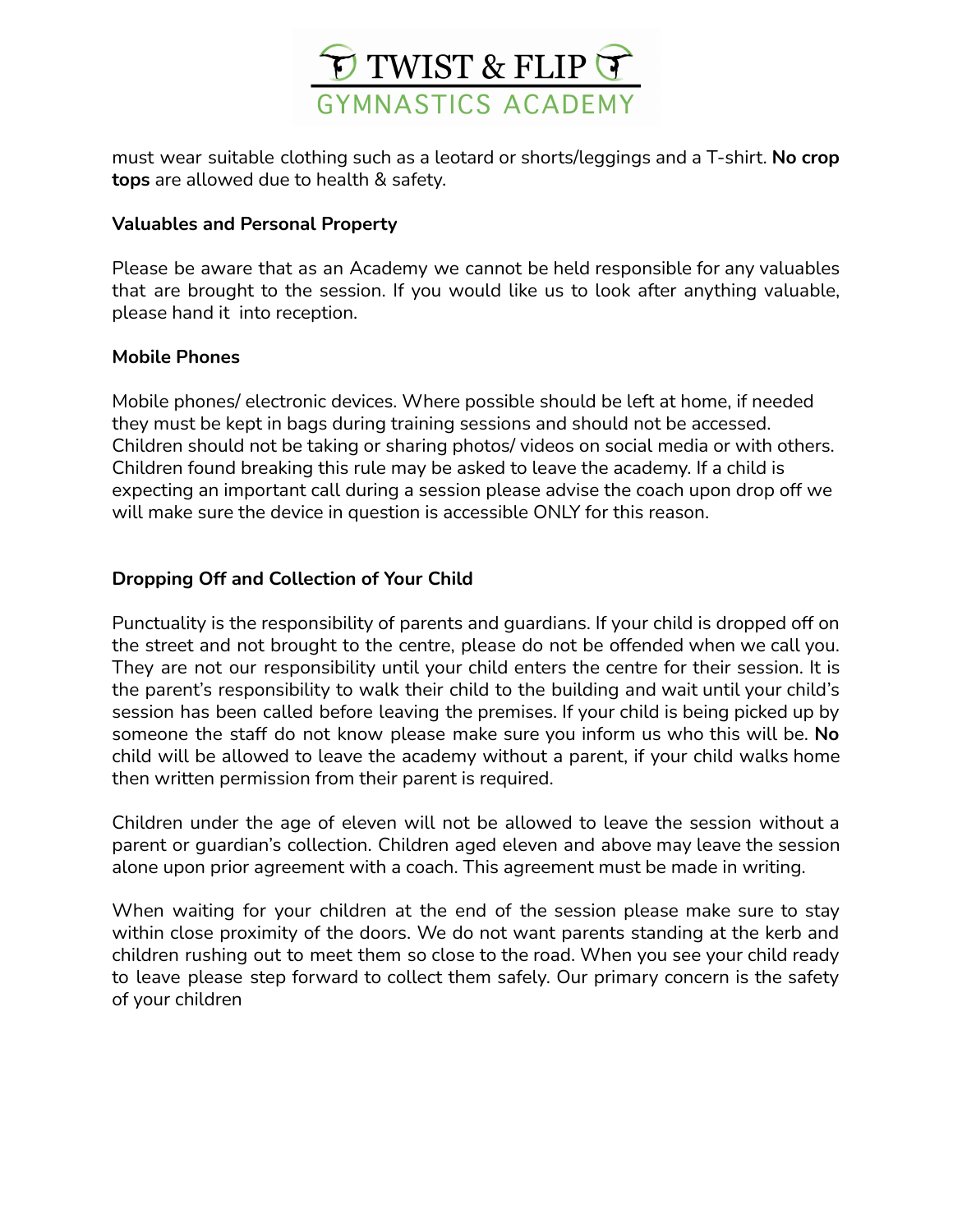

### **Speaking to Your Coach**

If you wish to speak to your coach or another member of staff, **you must not** approach them during a session or before the session starts as they are busy coaching children.

You will need to book an appointment to meet with your child's coach via reception or contact the academy 01472 750012 and someone will be happy to arrange this.

Coaches and staff are not permitted to give out their personal contact details and personal addresses. Parents/guardians must not contact the coaches in this way. Any contact must be made through the correct Academy channels.

### **Car Parking**

At King Edward Street we have a limited number of spaces for customers which are situated directly in front of the building. Please make sure you park in the correct spaces and think of others. Parents taking over multiple spaces may be asked to move their vehicles as it is unfair to other users. Please be aware that it is beyond the control of Twist & Flip Gymnastics Academy if you incur a penalty for parking in any spaces that are within controlled car parks, such as the retail park at Next. During evenings and weekends the majority of nearby businesses are closed and parking is available around them. During the day when our preschool sessions are on there should be enough spaces for all members, providing people park sensibly.

### **Supervision of Non-Attending Children**

All children and siblings who are not attending sessions must be supervised always whilst the sessions are in progress. They are the sole responsibility of the parent/guardian. They must not try to use any of the equipment or join in any session. The Academy will not accept responsibility or liability for any injury caused to children in the public areas.

### **Transferring/Change of Session**

We understand that you may wish to change your child's session, and although we endeavor to accommodate any such requests, we cannot guarantee immediate transfers, therefore, your child may have to join a waiting list for a new group. Please speak to a coach to discuss possible alterations.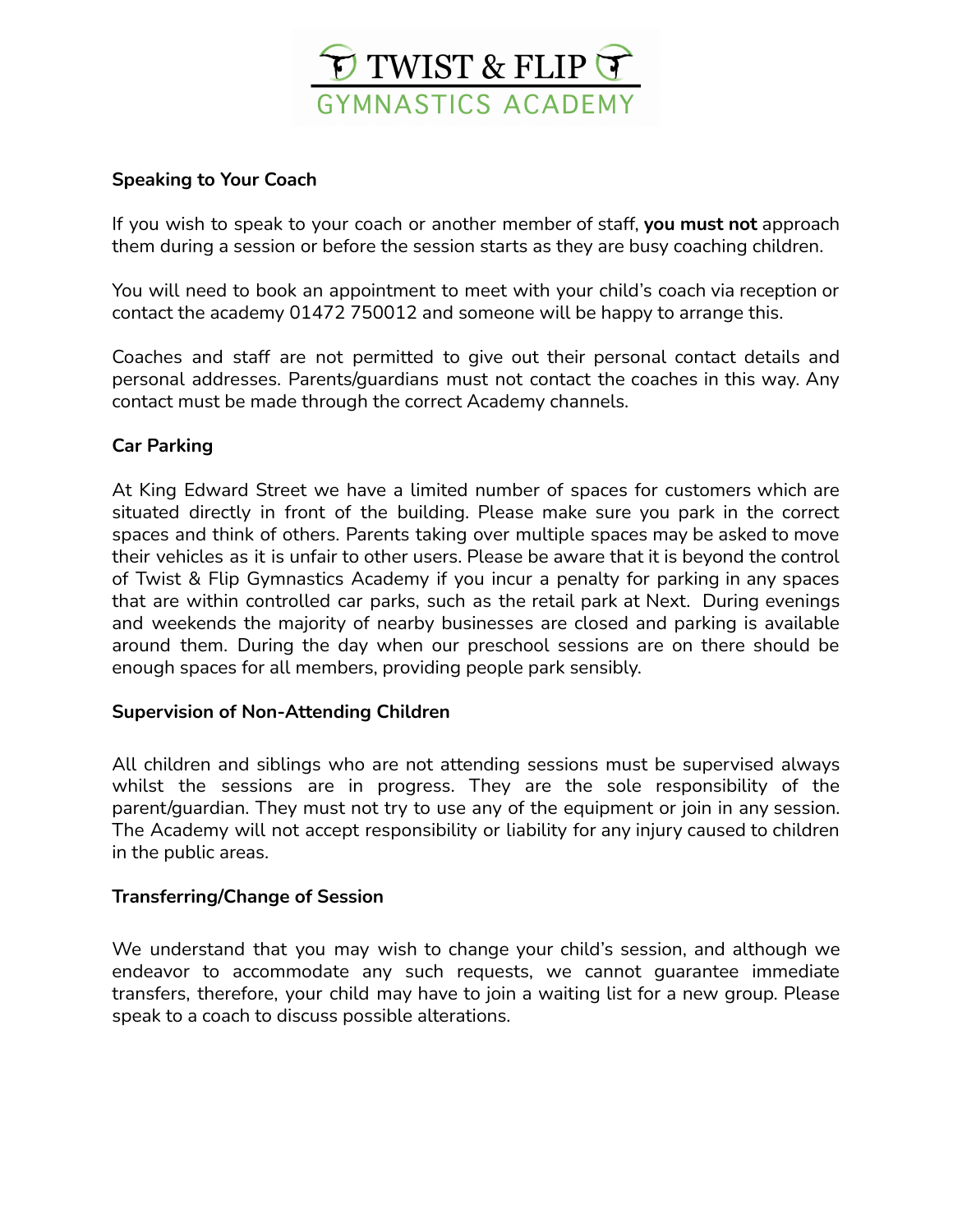

#### **Behavior and Discipline in Sessions**

We are committed to providing a safe environment for gymnasts, therefore it is imperative that each child listens to and follows instructions from all coaches and members of staff. Those who disrupt sessions or attempt to undertake moves that they have not been asked to do can cause a danger to themselves and to other participating gymnasts. The Academy takes behavior and discipline very seriously and will not tolerate disobedience, we also have a zero-tolerance policy for bullying. Parents and guardians will be informed if a gymnast does not uphold our expected standards of behavior, and continual instances of this kind may result in the gymnast losing their place at the academy.

### **CCTV Use within the Academy**

Both the interior and exterior of the building are covered by CCTV. The external cameras are primarily there for building security and to prevent and deter crime whilst also assisting police in the case of an incident. Warning signs have been placed in prominent areas to make people aware of the cameras.

The internal cameras do not cover any areas in which you would expect privacy (toilet facilities, private offices etc) and have several uses

- 1. To protect the academy assets and equipment from theft and vandalism
- 2. To Preventing bullying of members and make sure academy members behave as expected
- 3. Monitoring the behavior of any on site visitors

Our CCTV does not record sound and is not available to be viewed or live streamed by anyone not authorized to use the system. All images are deleted within 31 days unless they are required as part of a criminal or civil investigation

For further information or a copy of our full CCTV policy please contact [grimsby@twistandflip.co.uk.](mailto:grimsby@twistandflip.co.uk)

### **5. Payment Information and Session Times**

All costs and fees are worked out on an hourly basis, with the exception of the 45-minute Little G sessions. We aim to keep our costs to a minimum and you will be informed as soon as possible if there are any changes to our session prices.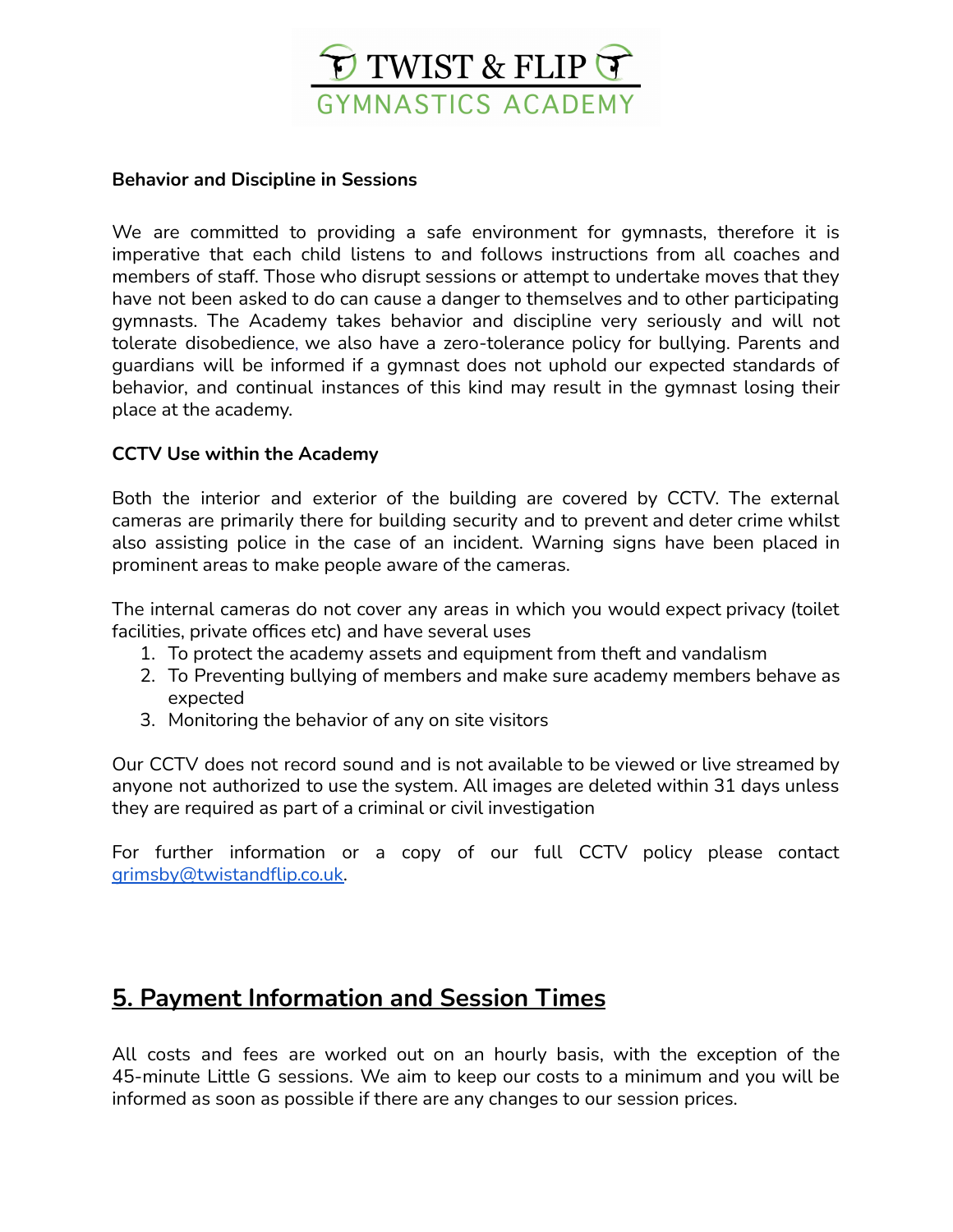

### **Session Times and Days**

Please visit our Facebook page or website at [www.twistandflip.co.uk](http://www.grimsbytwistandflip.co.uk/) for full details of our session days, times and locations. For any further information, please contact a coach. Please note that the academy closes on Sundays and may occasionally close on bank holidays; if we shut on a bank holiday we will endeavor to rearrange sessions so that gymnasts do not miss out on their training.

### **Payment Method**

The Academy requires payment by **standing order on the first of each month** (outside of any initial PAYG period when they first join us). This method is safe and secure, and saves having to remember to pay each month. The subs are calculated over a 50 week year. This means the sum is always the same regardless of whether there are 4 or 5 sessions during the month.

In situations where paydays make the first awkward we are happy to discuss earlier payment, however those who pay late will not be admitted into sessions. Please contact us to discuss this in more detail at grimsby@twistandflip.co.uk

If training hours increase to 2 hours per week the price for these are double the amount of the standing order. Further increases in training are available, if this is something you and your child is interested in then please contact us for more details.

| One Hour per week monthly fee* | Two Hour per week monthly fee* |
|--------------------------------|--------------------------------|
| f32                            | f64                            |
|                                |                                |

If you require the bank details sending back out please contact the admin team directly at grimsby@twistandflip.co.uk

### **\*Additional hours available upon request by talking with Head Coach Nicky**

### **IMPORTANT NOTICE**

**If you choose to withdraw your child from our sessions, the Academy must be given 30 days notice. Standing Orders are in the control of the parents and it's the parents responsibility to cancel this once your child has decided to leave. The academy does not give refunds and any payments going in after the months' notice cannot be reimbursed.**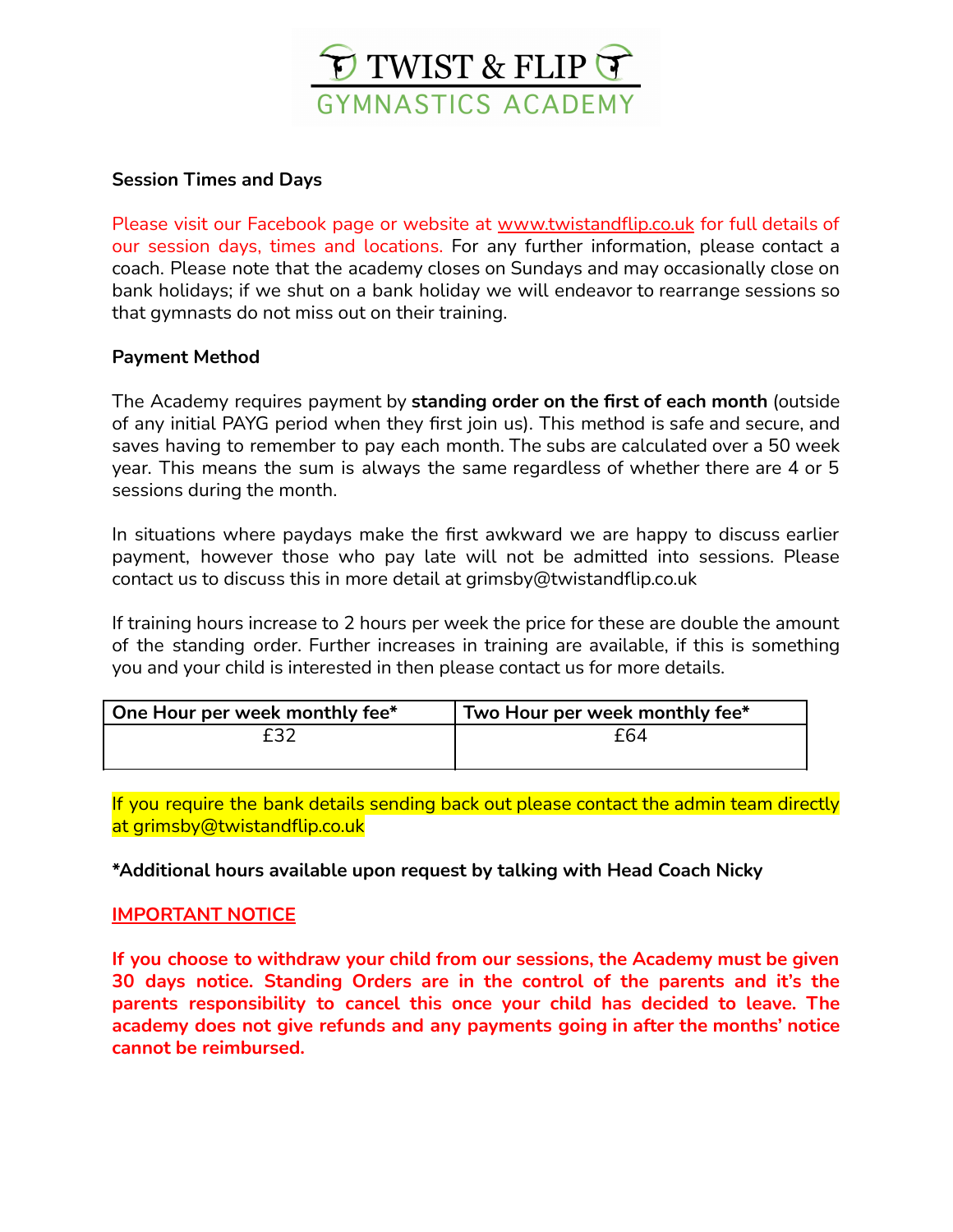

#### **Non-Payment of Fees and Charges**

Your child's session fees are due on the first day of each month. **You will incur a late payment fee of £10** if this policy is not followed, and persistent delays or non-payment could result in your child losing their place at the academy.

Sometimes there may be extra sessions, holiday camps, specific training opportunities or competitions. We can arrange to take payment for these by bank transfer or by paying via card on our website. These are not compulsory and are often first come first served.

### **6. Insurance**

This is your child's personal insurance. It is our policy that all children must have this in place by week two of membership. You may transfer an existing policy from another academy to us, alternatively our own insurance is available to purchase on our website for an annual fee. Development Gymnasts may require British Gymnastics Insurance. If this is the case then your coach will advise you of this.

### **7. Communication Between the Academy and You**

The Academy encourages communication between the gymnasts, their parents/guardians and the coaches. You can contact us in the following ways:

01472 750012- please leave a message if there is no answer and you will be contacted as soon as possible or email:

The best email to contact is [grimsby@twistandflip.co.uk](mailto:grimsby@twistandflip.co.uk) as this office is manned Mon-Fri 9.30-2.30pm

However if the query is on a sensitive or delicate nature then please feel free to contact Mark/ Nicky directly

Nicky Head Coach – [nicky@twistandflip.co.uk](mailto:nicky@twistandflip.co.uk) Mark Club Secretary - [mark@twistandflip.co.uk](mailto:mark@twistandflip.co.uk) Jack -Manager - [jack@twistandflip.co.uk](mailto:jack@twistandflip.co.uk)

Most of our communication with you will be done by email. Please do not unsubscribe from newsletters whilst your child is a member as you will miss important news and updates from the club and about your child's progress. Make sure you add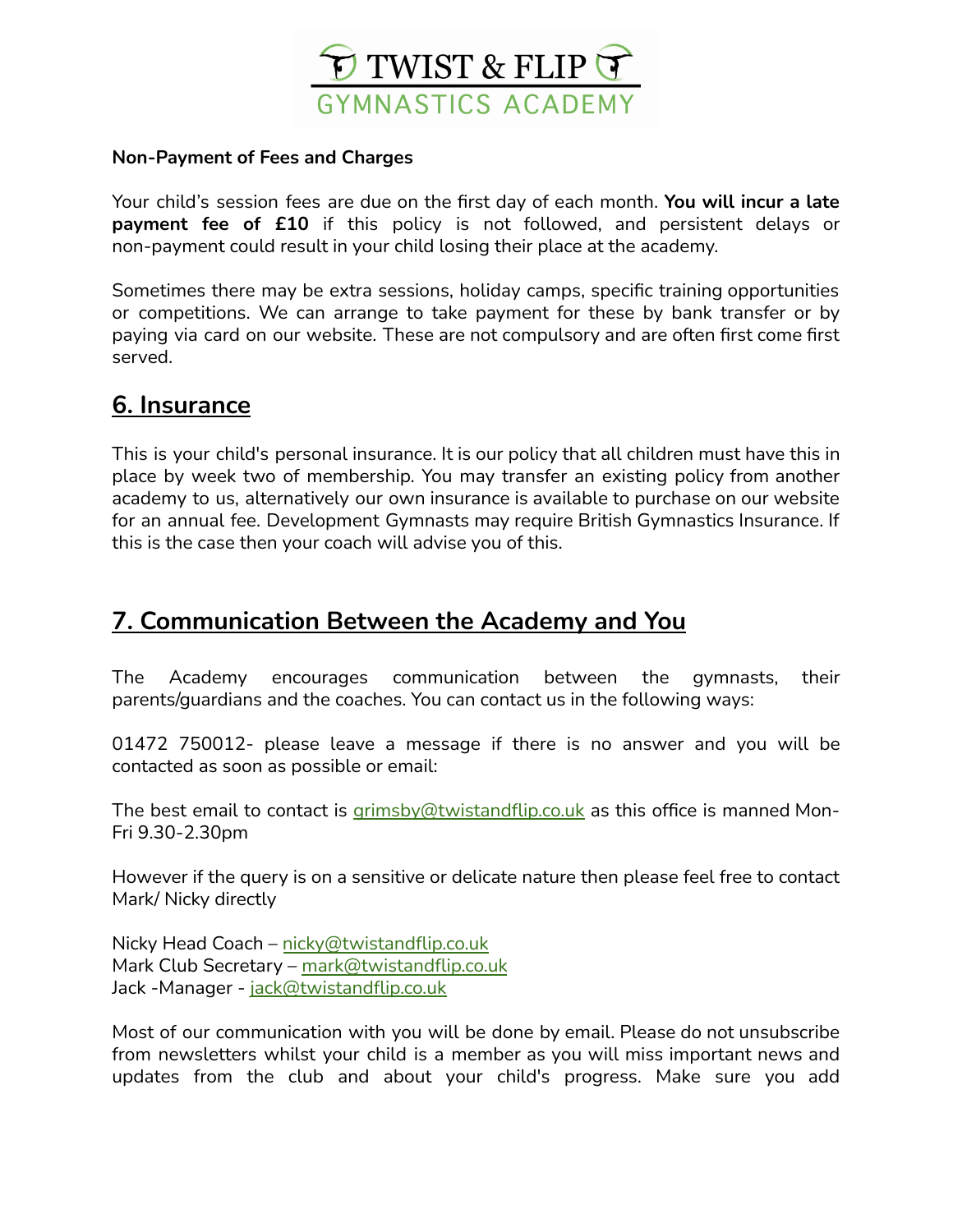

[grimsby@twistandflip.co.uk](mailto:grimsby@twistandflip.co.uk) and [nicky@twistandflip.co.uk](mailto:nicky@twistandflip.co.uk) to your safe lists as the majority of emails will come from these addresses.

#### **Specific Concerns or Complaints**

If you have any specific concerns you must in the first instance, see your child's coach as soon as possible before or after their session. Please do not disrupt any sessions to do so. If your child's coach is unavailable, another member of the team will be happy to assist you.

If you remain unhappy with the coach's response, please contact company directors Nicky Nicol and Mark Nicol. Thereafter, if concerns have not been resolved to your satisfaction, please refer to the complaints procedure described on the following pages.

Any formal communication with the academy must be done via the above telephone number and email addresses. Please do not text or call any coach's personal numbers.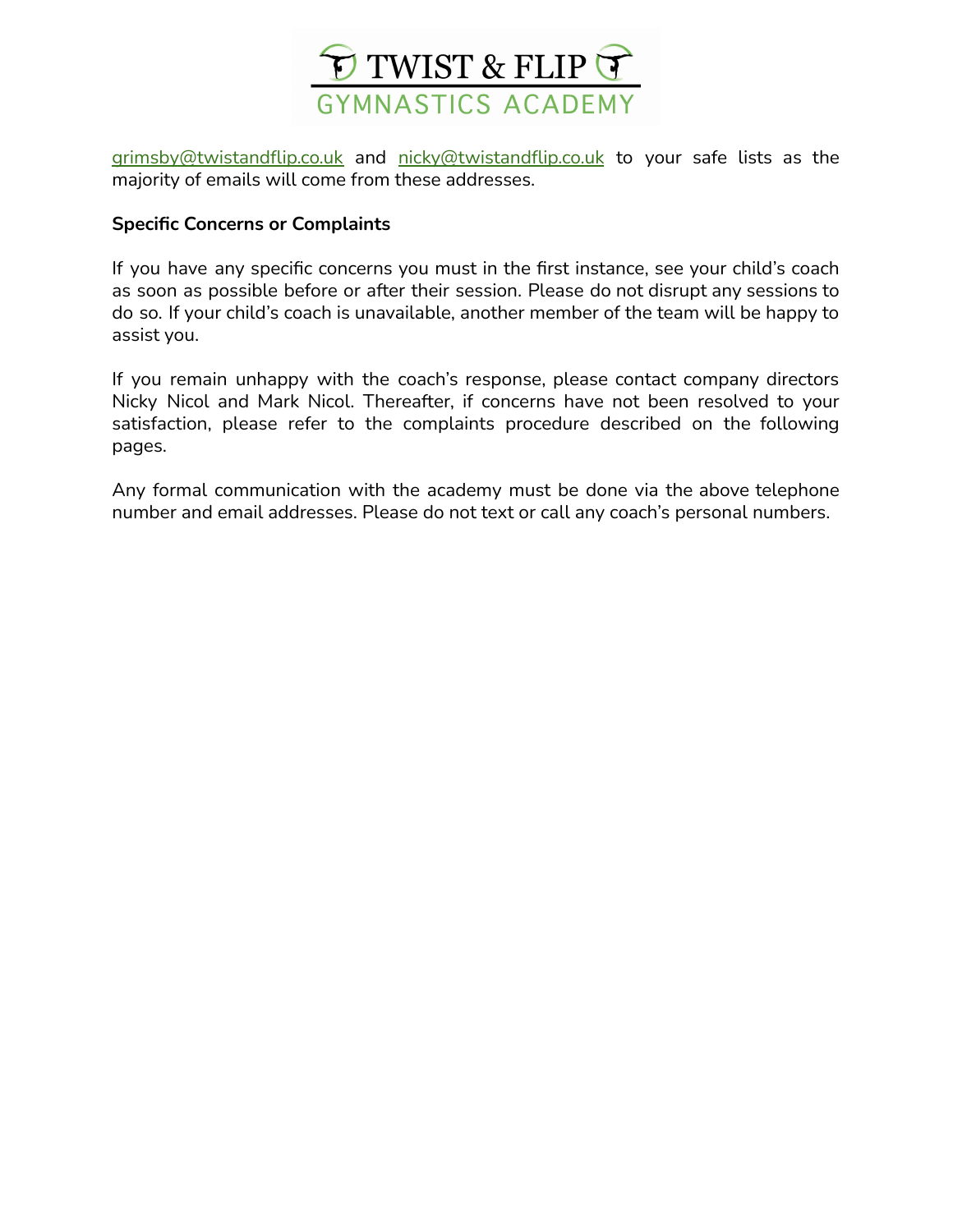

# **8. Twist & Flip Gymnastics Academy**

Complaints and Grievance Procedure

The diagram below shows the Club's procedure for dealing with complaints. The complaint will go through each stage of the procedure, stopping when a resolution is reached. General Complaints follow the procedure shown on the right. Welfare Complaints follow the procedure on the left. Welfare complaints in which a child is considered to be in immediate danger will be referred directly to the police.

As a club affiliated to British Gymnastics, the club is bound by the BG Procedures for complaints, disciplinary issues and Membership suspensions and expulsions.

### **The club places the welfare and safety of its members as the highest priority.**

Twist & Flip Gymnastics Academy has designated Health, Welfare and Safety Officers to whom all complaints, grievances and suspicions of poor practice should be addressed. Matters will be dealt with confidentially and only those who need to know will

be informed.

The British Gymnastics procedures for dealing with complaints will be followed and if an issue cannot be suitably addressed at club level, the British Gymnastics procedures will be implemented.

**A copy of the British Gymnastics Complaints Procedure and the Policy for Safeguarding and Protecting Children and Vulnerable Adults is available from the Club Secretary or copies can be obtained from British Gymnastics.**

**Nicky Nicol**

Director & Head Coach Twist & Flip Gymnastics Academy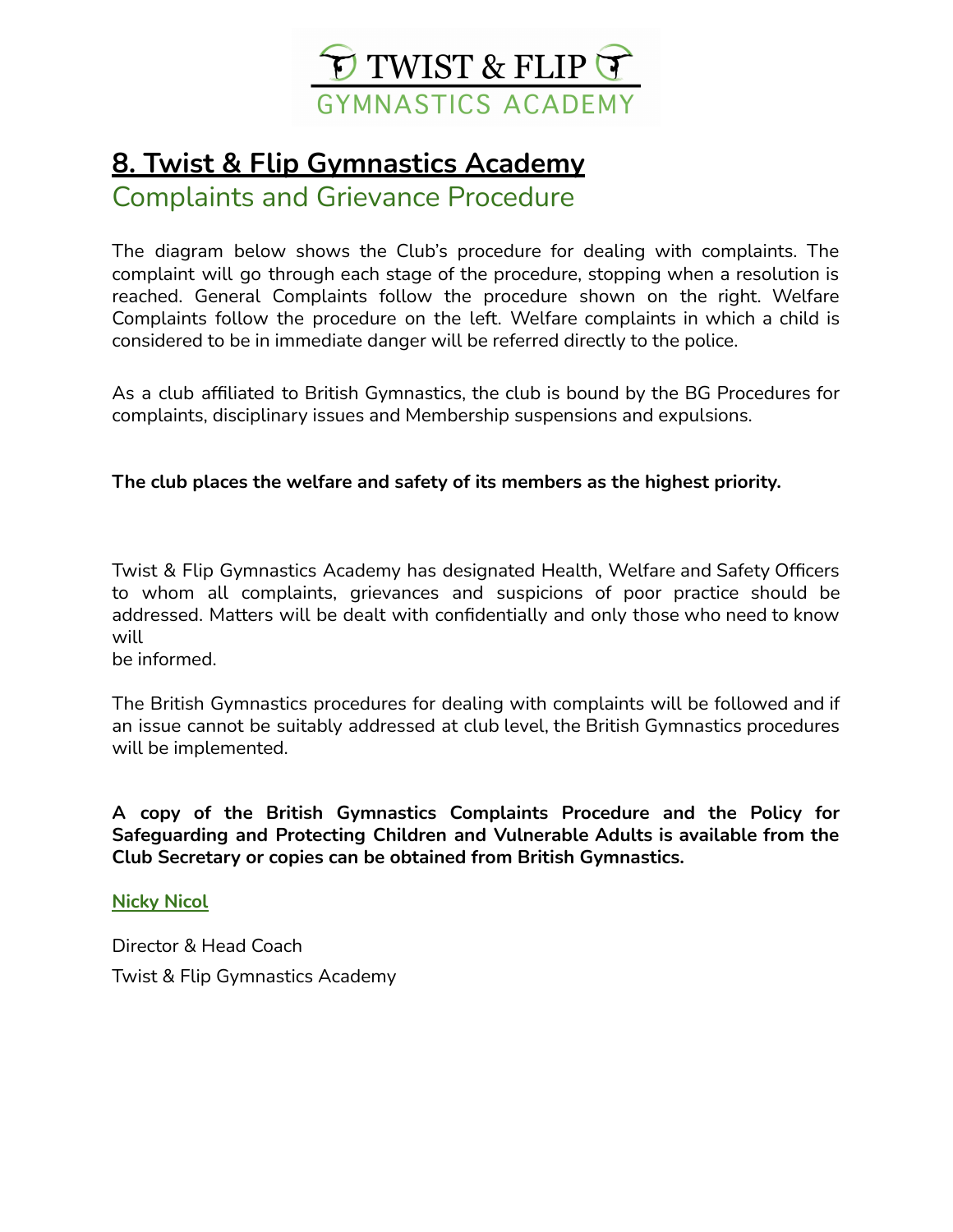

### **Complaints Procedure**

**Twist & Flip Gymnastics Academy is committed to providing a safe, stimulating, consistent and accessible service to children and their parents/carers. We always aim to provide high quality services for everyone, but accept that sometimes things do not always go to plan. In such circumstances, we want to know so that we can put them right and learn from our mistakes.**

Usually it should be possible to resolve any problems as soon as they occur. If not then the parent/carer should follow the formal complaints procedure set out below. Under normal circumstances the club coach in charge of the session will be responsible for managing complaints.

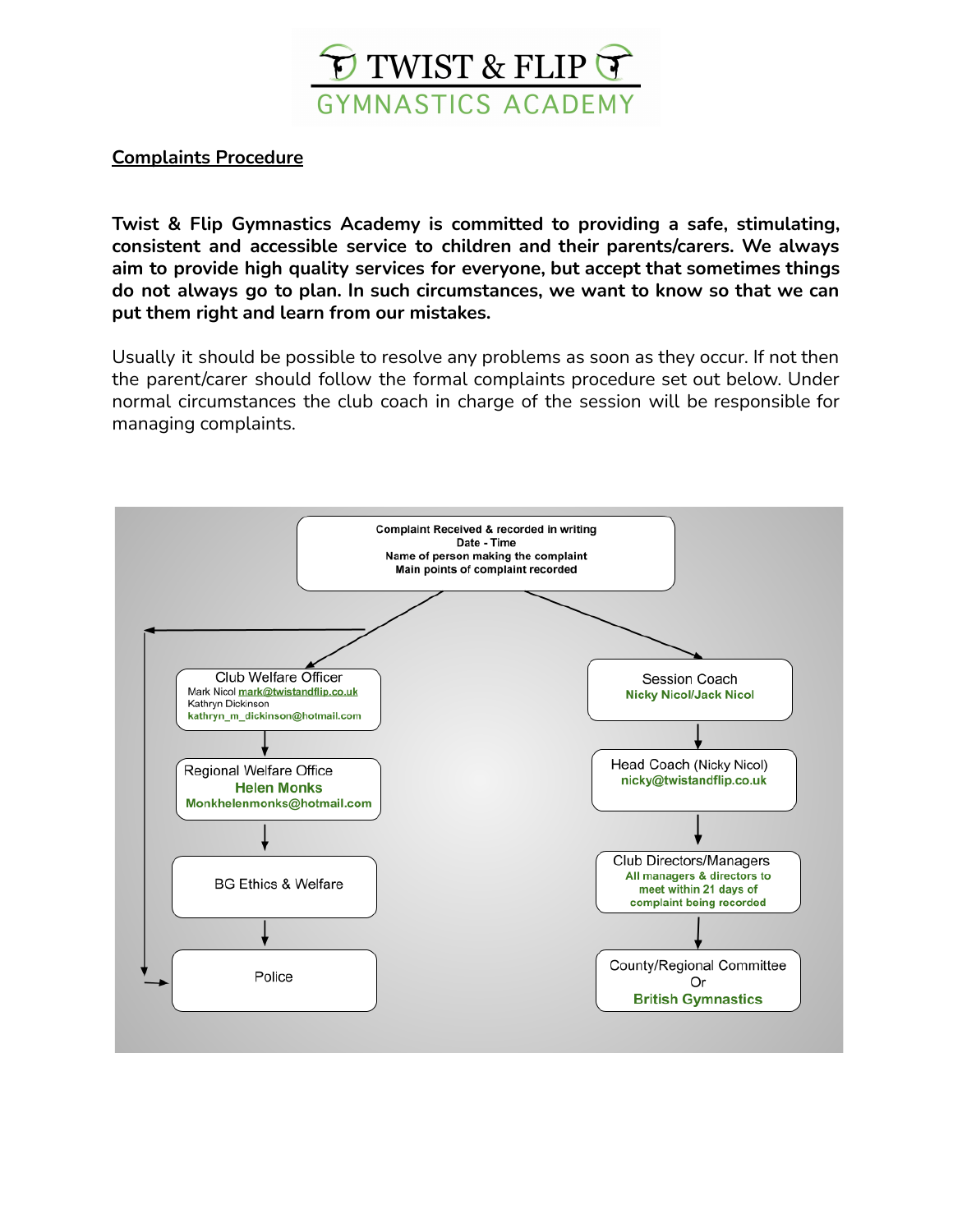

### **Stage One**

- If a parent/carer has a complaint about some aspect of the club's activity, or about the conduct of an individual member of staff, it will often be possible to resolve the problem by simply speaking to the individual concerned and/or the club coach in charge of the session. The club is committed to open and regular dialogue with parents/carers and welcomes all comments on its services regardless of whether they are positive or negative. Please try to make any complaints at an appropriate time (i.e. end of session/change over times).
- If a satisfactory resolution cannot be found, then stage two of the procedure will come into operation.

### **Stage Two**

- If informal discussions of a complaint or problem have not produced a satisfactory resolution to the situation, parents/carers should put their complaint, in writing, to the Head Coach. Relevant names, dates, evidence and any other important information on the nature of the complaint should be included.
- The Head Coach will acknowledge receipt of the complaint as soon as possible and fully investigate the matter within 15 working days. If there is any delay the Head Coach will advise the parent/carers of the reasons. The Head Coach will keep you up to date with what is happening and will give a full reply.
- **•** If you are not satisfied with the outcome you can ask the Head Coach to refer the matter to the Club Management Committee (CMC).

### **Stage Three**

- The Head Coach will refer the complaint and response to the CMC. The CMC will investigate the complaint together with the response at a specially convened meeting.
- The CMC will acknowledge receipt of the complaint as soon as possible and fully investigate the matter within 15 working days. If there is any delay the CMC will advise the parent/carers of the reasons. The CMC will keep you up to date with what is happening and will give a full reply.
- The response will be copied to the staff members concerned with recommendations for any actions to be taken and any amendments to club policies or procedures emerging from the investigation.
- The Chair of the CMC will send a reply within four weeks outlining how the complaint was investigated and detailing the outcome.
- If you are not satisfied with the outcome, you can raise the complaint to British Gymnastics.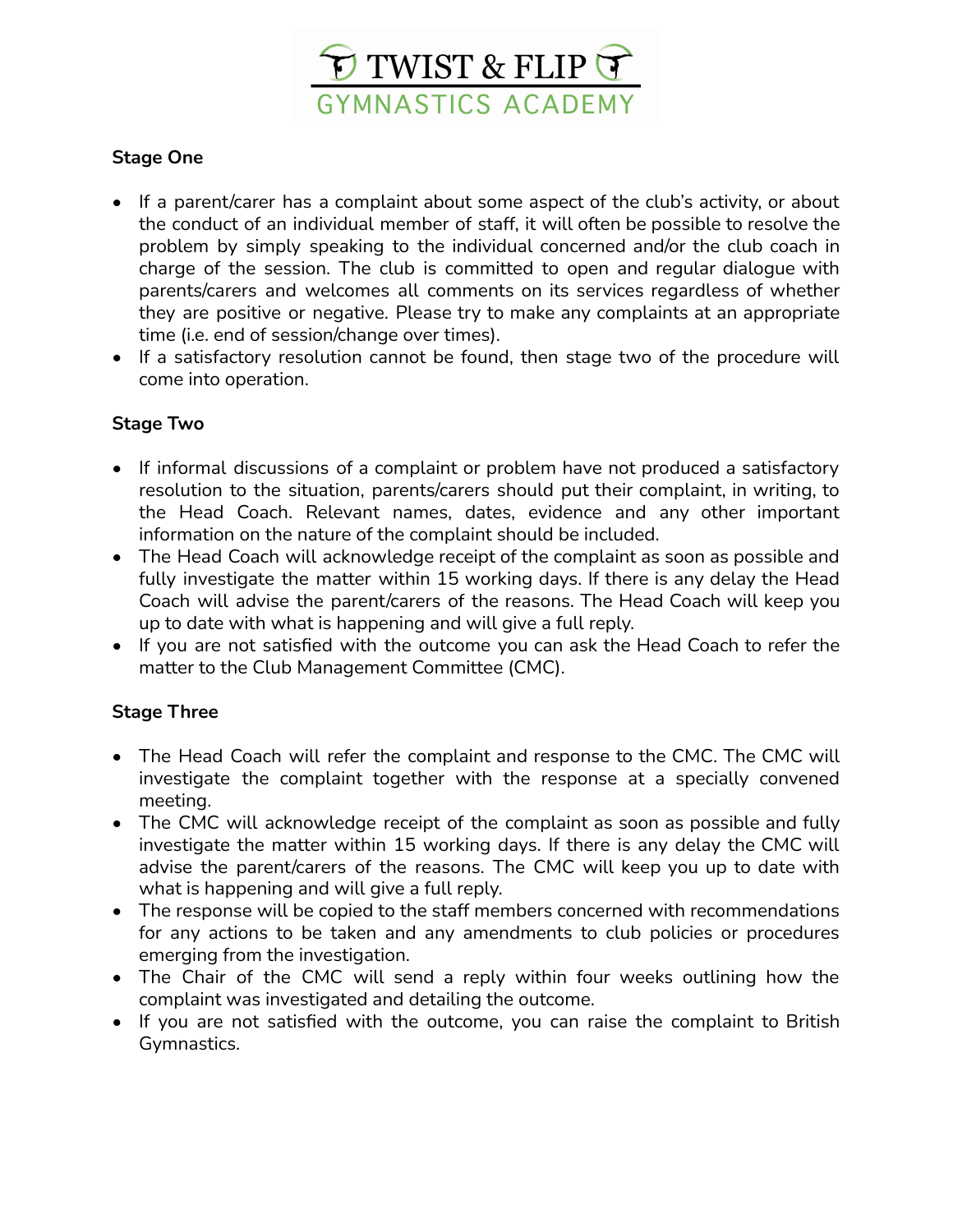

### **Contacts**

**Head Coach**: Nicky Nicol **Welfare Office**: Mark Nicol & Kathryn Dickinson

British Gymnastics Ethics & Welfare Department: 0845 129 7129 ext 2346

### **Social Media and Networking Pages**

The academy believes that social media is a fantastic way to communicate with members and to demonstrate the work we do within the academy itself and the wider community. We are available on Facebook, Twitter, Instagram and LinkedIn. Although gymnasts are encouraged to follow these pages, we kindly ask you to make your child aware that we will not accept personal friend requests on any form of personal social media.

Social media should not be used as a platform for abusing or criticizing Twist & Flip Academy or any staff members. This behavior is a breach of the academy's code of conduct and will result in disciplinary measures for coaches, gymnasts and volunteers. The academy strictly adheres to the British Gymnastics Code of Good Practice, which can be found at [www.british-gymnastics.org](http://www.british-gymnastics.org/).

### **Membership and Performance Standards**

We expect all our gymnasts to be fully committed and motivated, working towards our CORE values at each session.

### **Commitment / Attendance & Punctuality**

Gymnasts must arrive on time for every session in order to ensure full participation in the warm up and stretching. Those who arrive more than fifteen minutes late will miss this crucial aspect of the session although gymnasts who are late can still join in. We recommend that punctuality is a must.

Please aim to arrive no more than five minutes before the session. Parents and guardians are responsible for supervising gymnasts before the session until instructed by a coach to enter the gym. At the end of the session, we do not allow gymnasts to leave the gym unsupervised unless by prior agreement for children aged eleven and over.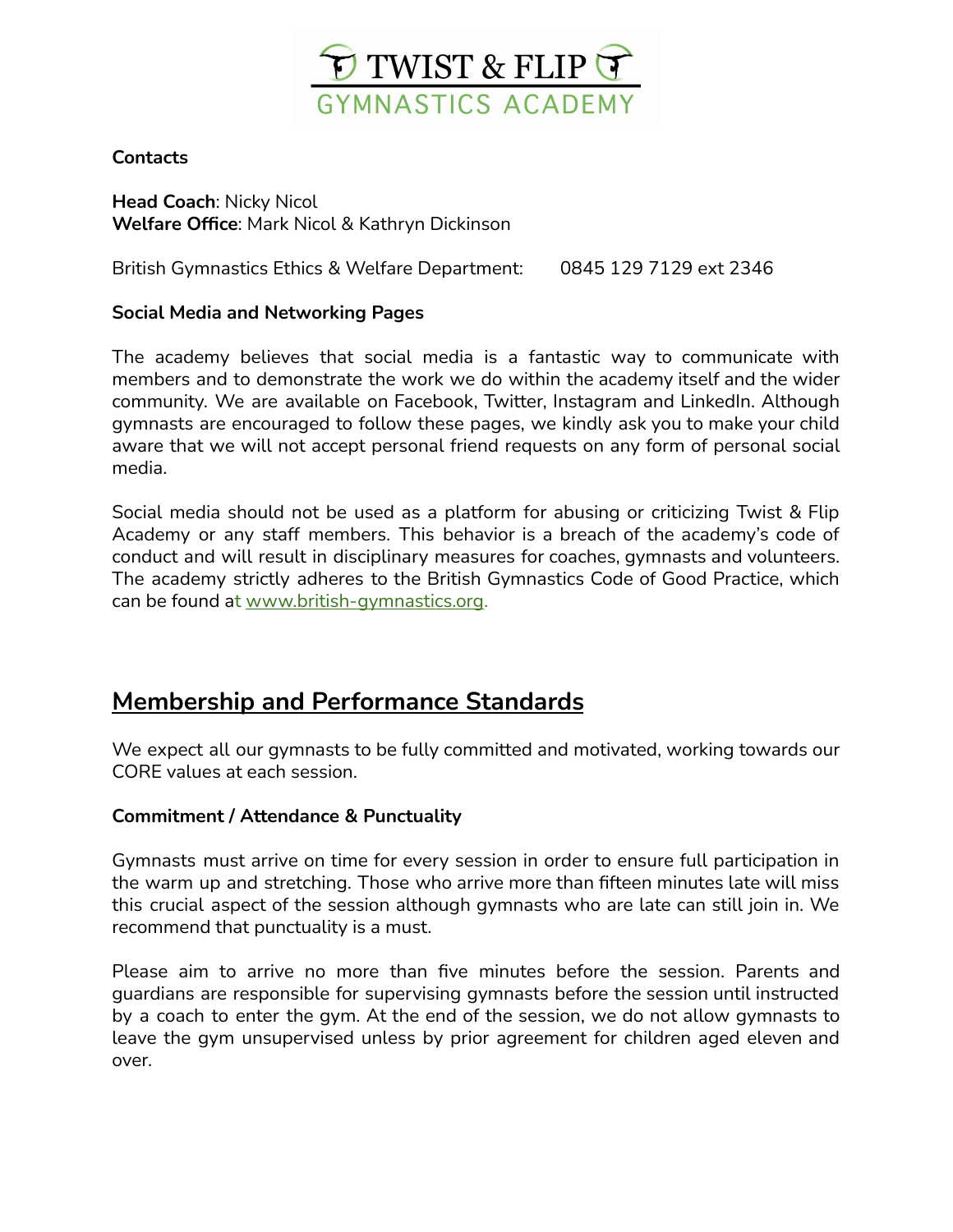

#### **Sickness & Absence or Injury**

All gymnasts and their parents/guardians must ensure that they attend fit and well enough to participate in the sessions. If a gymnast is taken ill during a session, a first aider will assess the situation and instruct the child to sit out if necessary. We ask that if your child has had an infectious illness such as chickenpox that they remain away from sessions until they are no longer able to spread the illness, and that a coach is informed. Similarly, any gymnast who has had sickness and diarrhea must not attend their session until they have been symptom free for 48 hours, as it is highly contagious and we must lower the risk of it spreading throughout the academy.

Please inform us as soon as possible if a gymnast will be absent from a session.

### **If your child has tested positive for Covid please our Academy Policy still follows the old Government policy:**

**5 days isolation, if LFT is negative on day 6 & 7 they can attend their next session.**

### **Use of Prohibited Substances**

The Academy will not tolerate the use of any illegal substances. Anyone found using these on or off premises will be asked to leave the academy immediately. We support the British Gymnastics and UK Sport stance on the use of performance enhancing drugs. Please note that all our sessions and venues have a no smoking policy in place.

Any further information can be found on the British Gymnastics website at [www.british-gymnastics.org](http://www.british-gymnastics.org/)

### **Health & Safety and Child/Adult Protection**

The safety and welfare of all our members and gymnasts will always be our primary concern. Any welfare issues or concerns will be directed to a Welfare Officer who will report to Academy directors Nicola Nicol and Mark Nicol for investigation as appropriate. External agencies will be contacted if the need arises.

The contact details for the Welfare Officers can be found on the notice board at each session. They can also be contacted by email a**t [mark@twistandflip.co.uk](mailto:mark@twistandflip.co.uk)** It is expected that gymnasts and their parents and guardians will maintain confidentiality in respect of welfare investigations.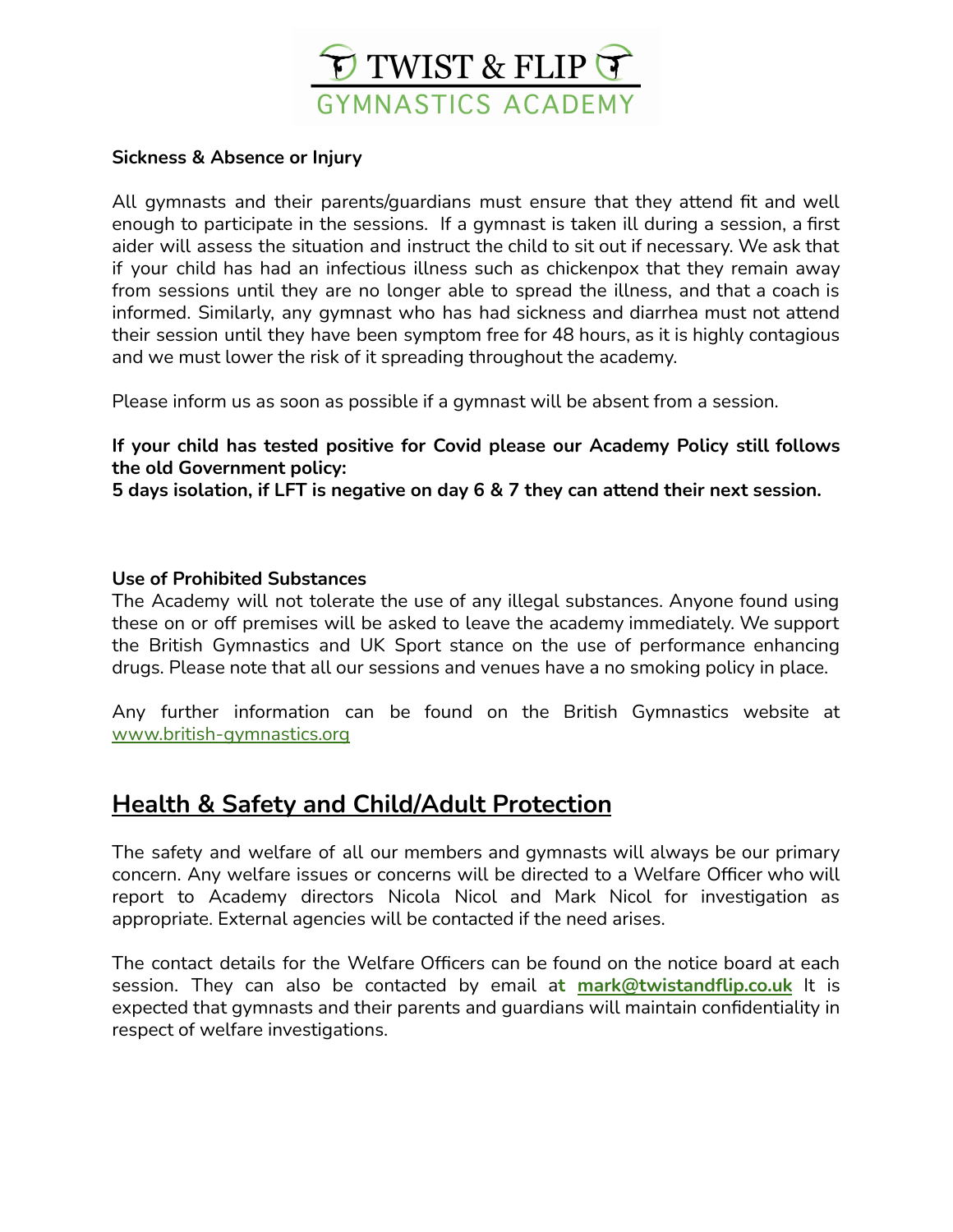

### **Child Protection**

We are committed to ensuring the safety and welfare of our members, coaches, volunteers and parents/guardians. We will do this by:

- Abiding by British Gymnastics Health, Safety and Welfare guidelines
- Abiding by British Gymnastics guidelines for the Protection of Children and Vulnerable Adults
- Appointing a Welfare Officer to whom grievances and complaints can be made confidentially and dealt with promptly
- Ensuring that staff members are suitably trained in Child Protection and Health, Safety and Welfare issues
- Ensuring that all staff members and volunteers have passed an enhanced DBS check
- Ensuring all complaints are dealt with promptly and in accordance with the Academy complaints procedure
- Ensuring that there are always a minimum of two staff at each session and that they are suitably trained
- Ensuring that all members and their parents/guardians are aware of the regulations regarding videography and photography
- Having a zero-tolerance level regarding poor practice, bullying and abuse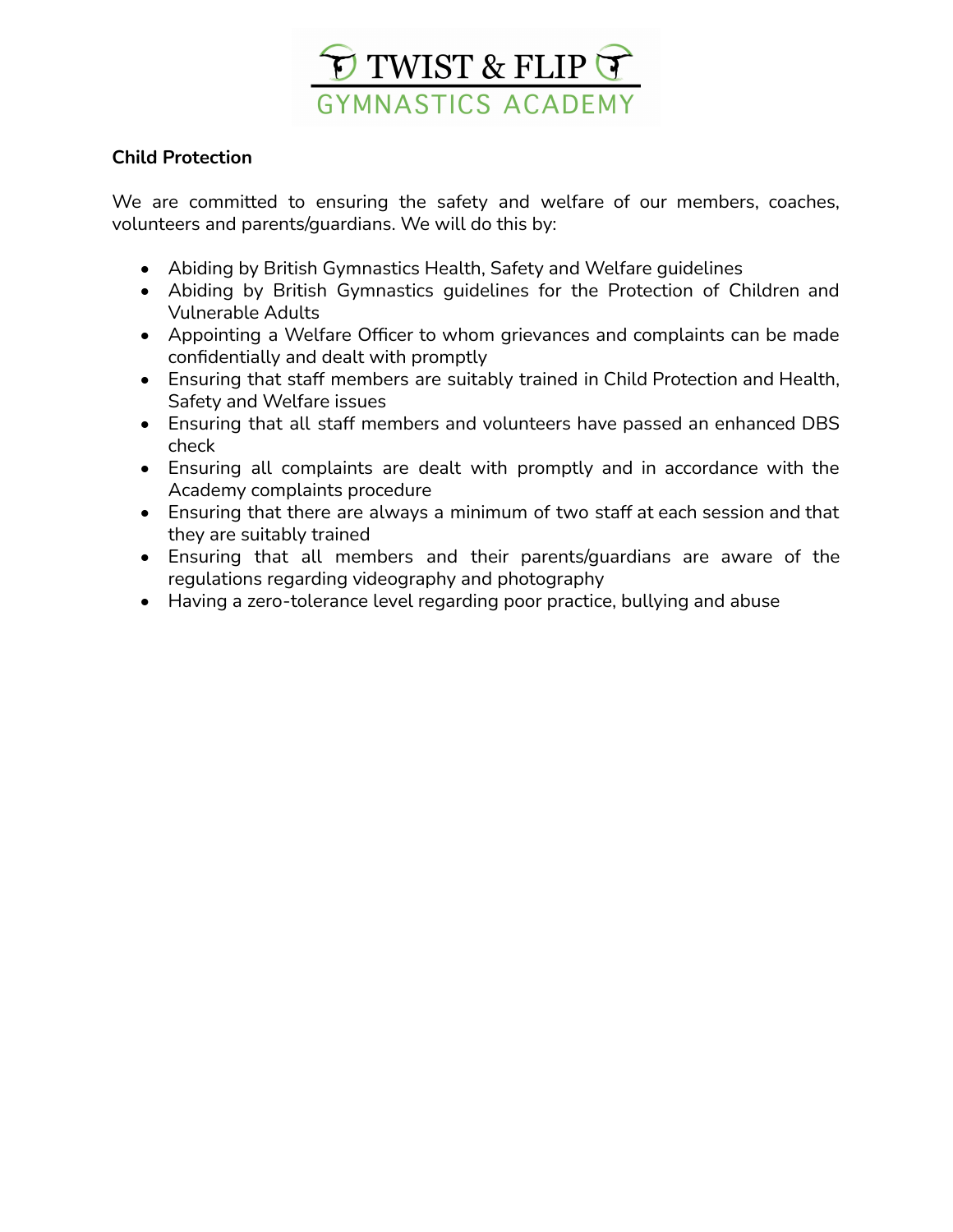

# **Gymnasts Code of Conduct**

PLEASE MAKE SURE THAT YOU HAVE READ AND FULLY UNDERSTOOD THE CODE OF CONDUCT WITH YOUR CHILD

- All gymnasts must adopt and adhere to our CORE values at each session.
- Appropriate clothing must be worn to each session. This includes T-shirts, shorts, leggings or leotards. No shoes or socks should be worn or any hoodies with zippers or crop tops
- Jewelry must be removed prior to each session. This includes earrings, rings, necklaces, watches and bracelets. The Academy cannot be liable for jewelry brought to any session
- Long hair must always be tied back
- Gymnasts must listen to all coaching staff and follow any instructions given to them
- Gymnasts are not to use any equipment at any time prior to, during or after a session without consent from a member of staff
- Gymnasts must inform coaches of any injuries or illnesses prior to the start of their session
- Gymnasts must be courteous and respectful to all other gymnasts and coaches. Bullying will not be tolerated
- Mobile phones/ electronic devices. Where possible should be left at home, if needed they must be kept in bags during training sessions and should not be accessed. Children should not be taking or sharing photos/ videos on social media or with others. Children found breaking this rule may be asked to leave the academy. If a child is expecting an important call during a session please advise the coach upon drop off we will make sure the device in question is accessible ONLY for this reason.
- Inappropriate and disruptive behavior will not be tolerated prior to, during or after any session
- Gymnasts must wait inside the session until a parent or guardian arrives to collect them unless prior agreement has been made with the academy for children aged eleven and above
- Gymnasts must refrain from eating and drinking in sessions other than during designated refreshment breaks
- Gymnasts must not chew gum during the session
- Gymnasts must not smoke, consume alcohol or take illegal drugs
- Gymnasts should never use explicit or abusive language
- Gymnasts must always bring a drink to each session to avoid dehydration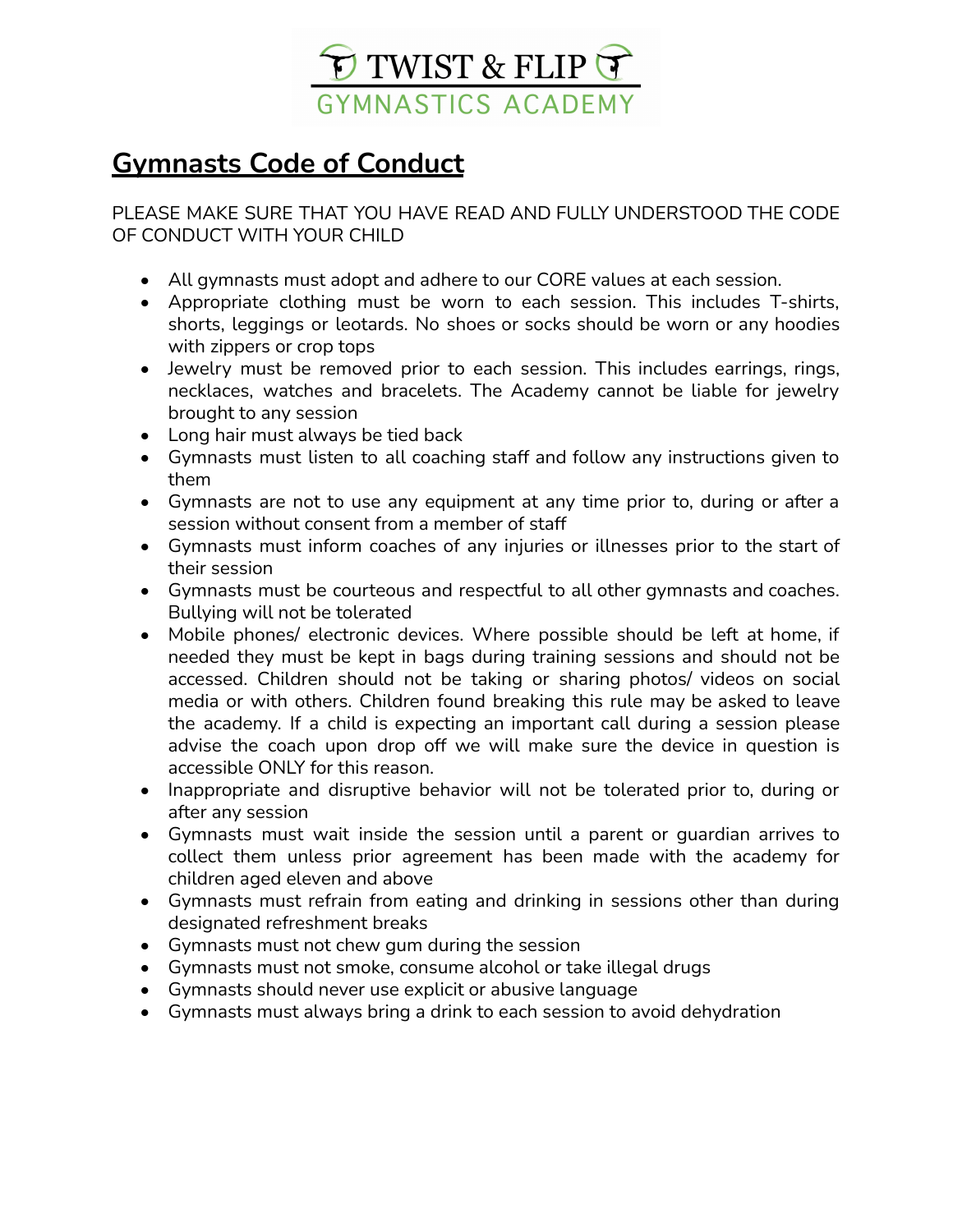

# **PARENT/GUARDIAN CODE OF CONDUCT**

PLEASE MAKE SURE YOU AS A PARENT/GUARDIAN READ THE FOLLOWING

- Parents/Guardians should help and encourage your child/children to adopt the CORE values of the Academy
- Must comply with the Safeguarding and Protecting Children Policies
- Should encourage your child/children to learn and follow the academy rules
- Discourage challenging and arguing with coaches or judges
- Parents/Guardians should help recognise good performance and applauding good performances from all
- Should never display threatening or intimidating behavior towards anyone including other gymnasts, staff, volunteers, and parents or visiting persons
- Parents/Guardians should always encourage but never force a child to participate
- Must not bring your child/children into the session until a coach instructs you to do so. You should also await instructions to enter at the end of sessions again from a coach
- Parents must ensure your child has the appropriate clothing and all outside footwear and clothing is left in the designated changing areas. No valuables to be left in the changing areas. The academy cannot be responsible should any losses occur as these areas are open to other users within the building
- Must not take any photographs or videos of their child or any other gymnast or coach whilst they are in session
- Must not upload photos or videos of any other gymnasts on any social media network site
- Parents/Guardians must not distract their child from training by calling their name as this is a health and safety risk
- Parents/Guardians should ensure your child/children has visited the toilet before the session starts to avoid wasting time and ensure that they benefit from the full session
- Always ensure your child is promptly dropped off and collected from each session by a responsible adult unless agreed by an approved consent form for children aged eleven and above
- Never punish or belittle a gymnast for their performance or making mistakes. Bullying will not be tolerated
- Please ensure that if you are going to be late collecting your child from a session you inform a staff member. If your child/children are not able to attend a session please call 01472 750012 as soon as you are aware.
- If you are going to be away please inform a member of staff so they add that to the registers.